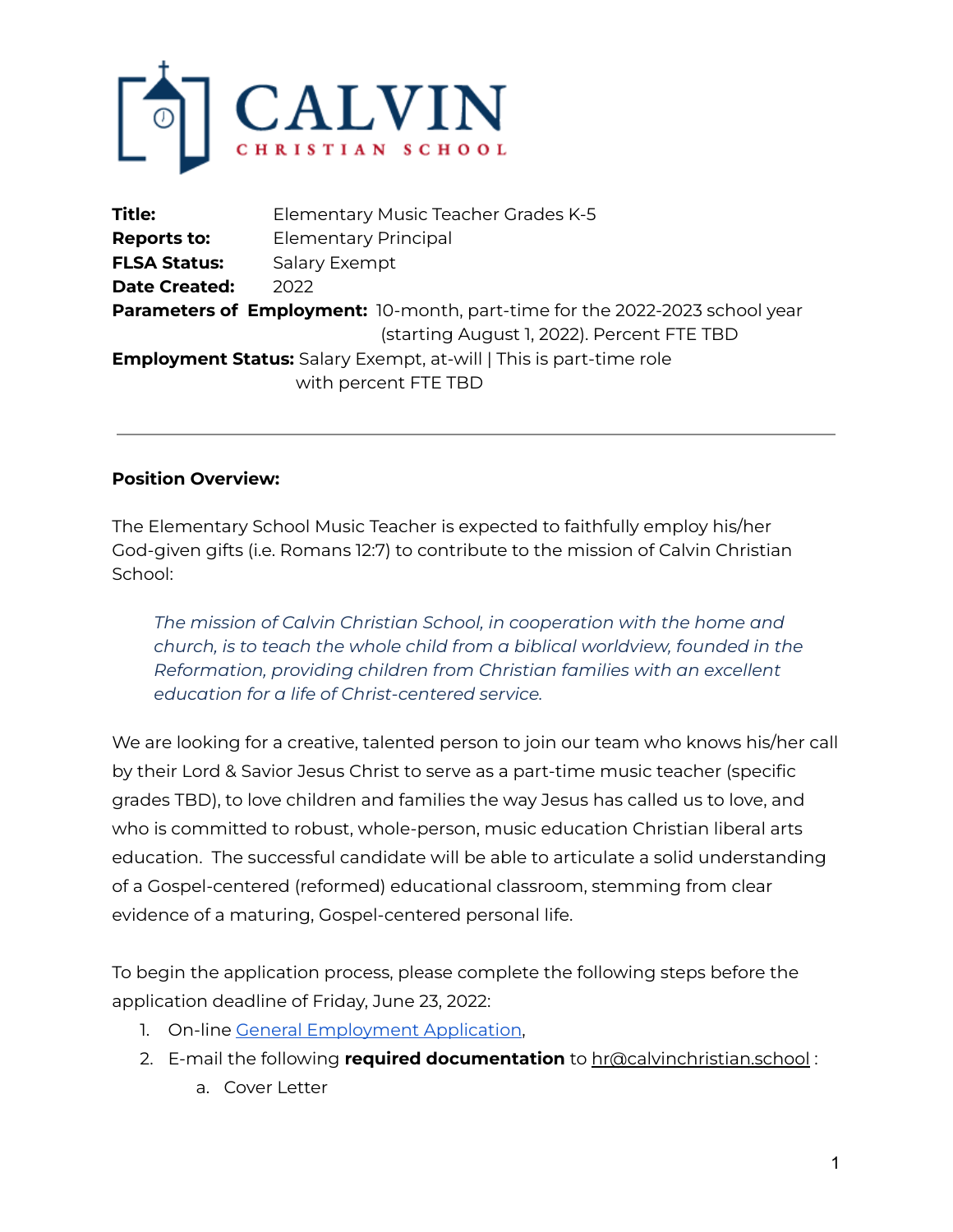- b. Résumé
- c. Written statement of philosophy of Christian Education, with specific focus music education
- d. 3-4 letters of recommendation (one from a pastor who knows your Christian faith well and at least one from a trusted authority who could attest to your work and calling as a classroom teacher)
- e. Official or unofficial copy of all college transcripts

**Salary Range:** \$42,000 - \$72,000 FTE

**Benefits Offered:** Insurance: Health, vision, dental & life Retirement: 403b with Vanguard

# **Other benefits:** Teachers are expected to enroll their school-age children at Calvin Christian School, as such there is generous tuition support

# **Spiritual Requirements:**

- As a Christian School, we require our employees to be a professing believer and follower of Jesus Christ as his/her Lord and Savior.
- Per Calvin's mission (and constitution), faculty and admin are expected to be members in good standing at a confessionally reformed church (e.g. URC, CRC, PCA, RCA, OPC) and in-line with Calvin Christian School's Mission Statement, Statement of Faith and school biblical ethics policies.

# **Required Qualifications:**

- Bachelor's degree
- Completion of an elementary teaching credential program (or proven equivalent training, such as extensive coursework with [ClassicalU.com](https://classicalu.com/))
- Elementary classroom experience, ideally in music education
- Other related experiences working with children in music education
- Computer proficiency skills
- Must be authorized to work in the U.S.
- Ability and desire to work well in partnership with colleagues
- Ability and creativity to plan, organize and prepare for numerous elementary music programs during the school year
- Desire to live and work in North [County](https://www.sandiego.org/explore/coastal/north-county-coastal.aspx) San Diego, CA

# **Preferred Qualifications:**

● Christian college/university and/or seminary academic training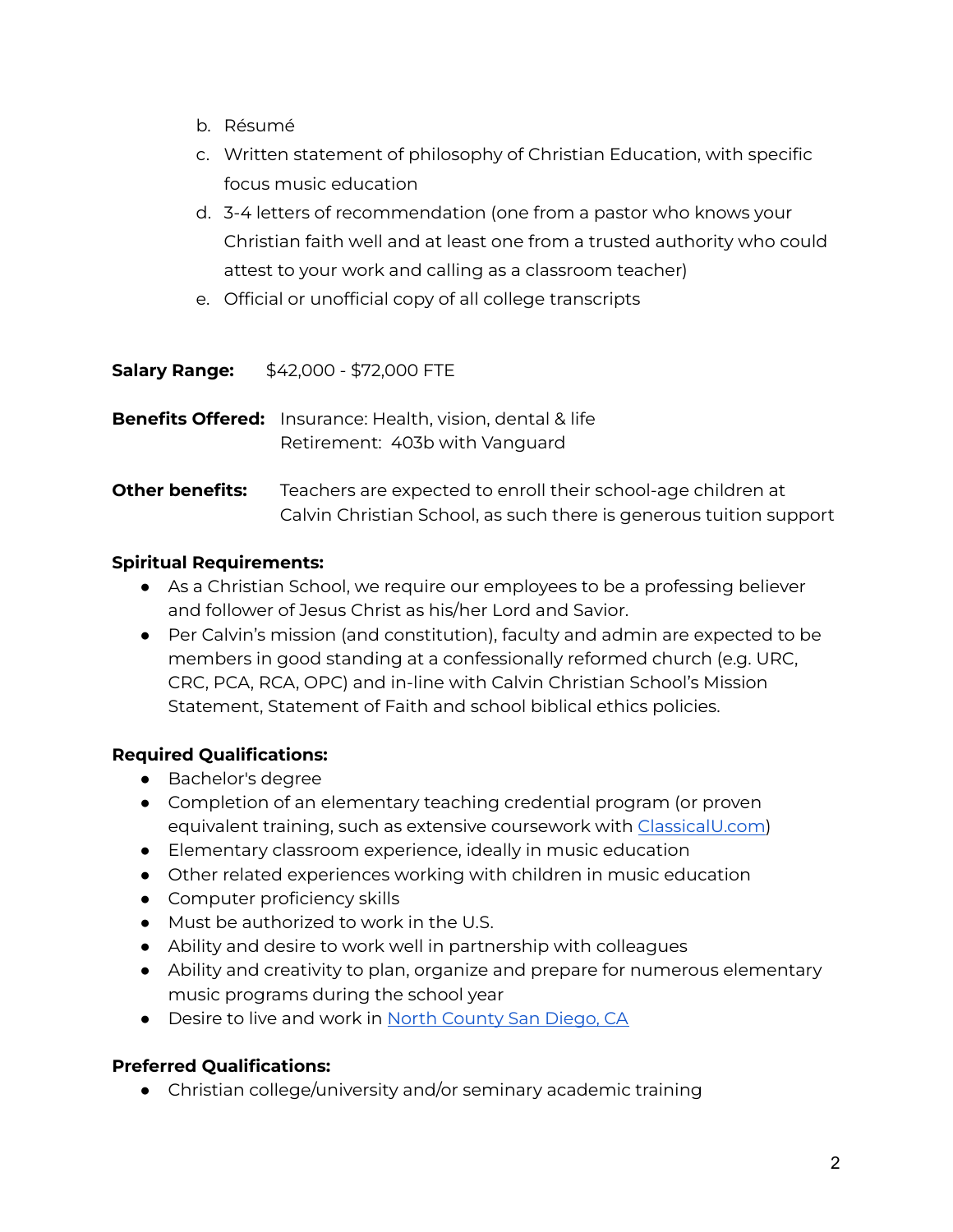- Passion for on-going professional development (i.e. love of learning), especially in the area of the robust Christian liberal arts tradition and music education
- 5 years or more of full-time classroom teaching experience preferred
- Master's Degree
- Christ-centered service experiences
- Active in hobbies and personal development interests (i.e. music, crafts, travel, exploring nature, etc)

#### **General Teacher Job Description**

- Positive, fun-loving, Christ-centered classroom culture builder (rf Gal 5:22ff) and mentor (rf 1 Corinthians 4:14-21)
- Annual curriculum and lesson planning both for core music education and application via numerous annual elementary music concerts/programs
- Developmentally appropriate, creative and efficacious pedagogy
- Strong personal musicianship. Piano accompanist ability strongly preferred.
- Skilled with collecting multiple data points that serve as robust evidence of student learning
- Professionalism -- decorum and a sincere learner (e.g. personal educational growth goals in line with maturing as a dynamic educator in a "whole-child" liberal arts educational community); constructive, thoughtful and loving colleague; contemplative and charitable in conversation.
- Yearning for growth and maturity in Christian faith and living the Christian life (e.g. Living Romans 12 -- personal habits of daily devotion, prayer, Scripture memorization and reflection)

# **Physical Demands:**

The working conditions and physical demands of this position will be those that must be met to successfully perform the essential duties of the position. Reasonable accommodations may be made to enable individuals with disabilities to perform the essential duties. The physical environment the incumbent will work in is typically a school environment with moderate noise levels that would be expected in that type of work environment. Outdoor and indoor supervision of playgrounds / workplace for on-going periods occurs regularly. Lift and carry at least 45 lbs or more. The individual must be able to work with children at their eye level and always maintain visual supervision of children, as well as hear, communicate, and comprehend effectively with children, staff, and parents. The individual also must be able to walk, sit, kneel, crawl, carry, push, pull and